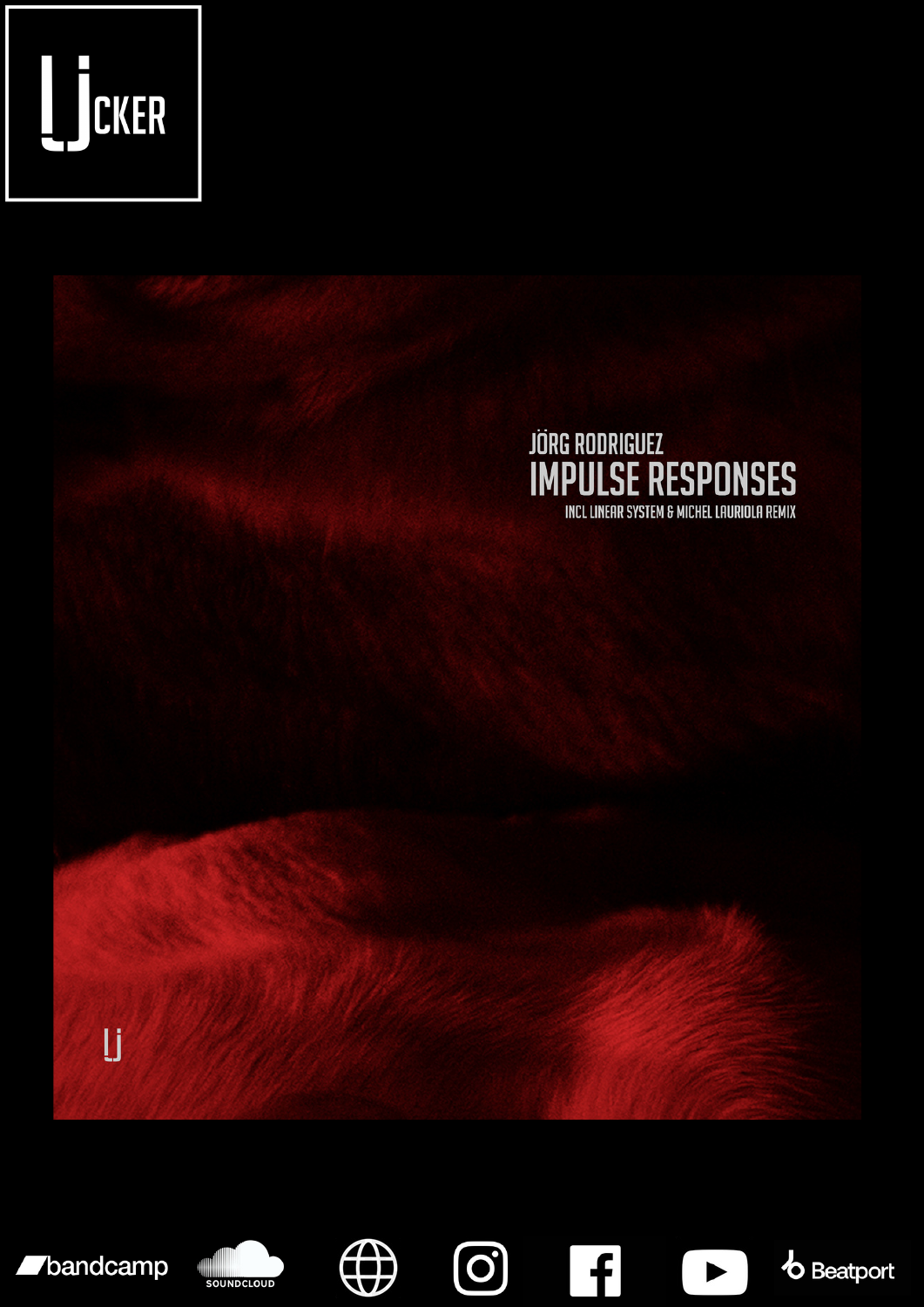

Overwhelming, colossal, outstanding... Some words to describe the infinite sonic universe created

by the Mexican all star Jorg Rodriguez, who delivered 'Impulse Responses' 6 pieces of fine

art in the form of electronic music. Remixes are in the hands of top techno producers Michel Lauriola and Linear System.

A link to spirituality, preparing us for total mayhem, Behind the Mask is the perfect intro. big fat

bass, deep and hypnotic synths and powerful layering noises, are the perfect elements for an ambient tune. A portal guiding us into the title track of the release, which is a Dance Floor

gem. Obscure and groovy low frequencies driven by several combinations of percussive elements with

sci fi elements, that become immediately magnetic to the listener. Linear System's version has

a simple and straight forward approach, but keeps the mysticism flowing on a full mental and physical scale.

While Kryptonite is jumpy and asyncopated, Apparatus has a classical 4x4 pattern, but both of this

bangers share style on the main synth and lfo usage, which is also the main source of Michel Lauriola's

killer rework of Kryptonite. It has an amazing cutting edge synth in the hi end, creating thrill

tension in every second of the track. Linear System's variation of Apparatus is way more groove

oriented, simple and minimalist, with a very catchy main synth that drives you through the song.

The voyage finishes with Eppur Si Muove, another ambient piece that rounds up a magnificent

composition, which we are very proud to share with you.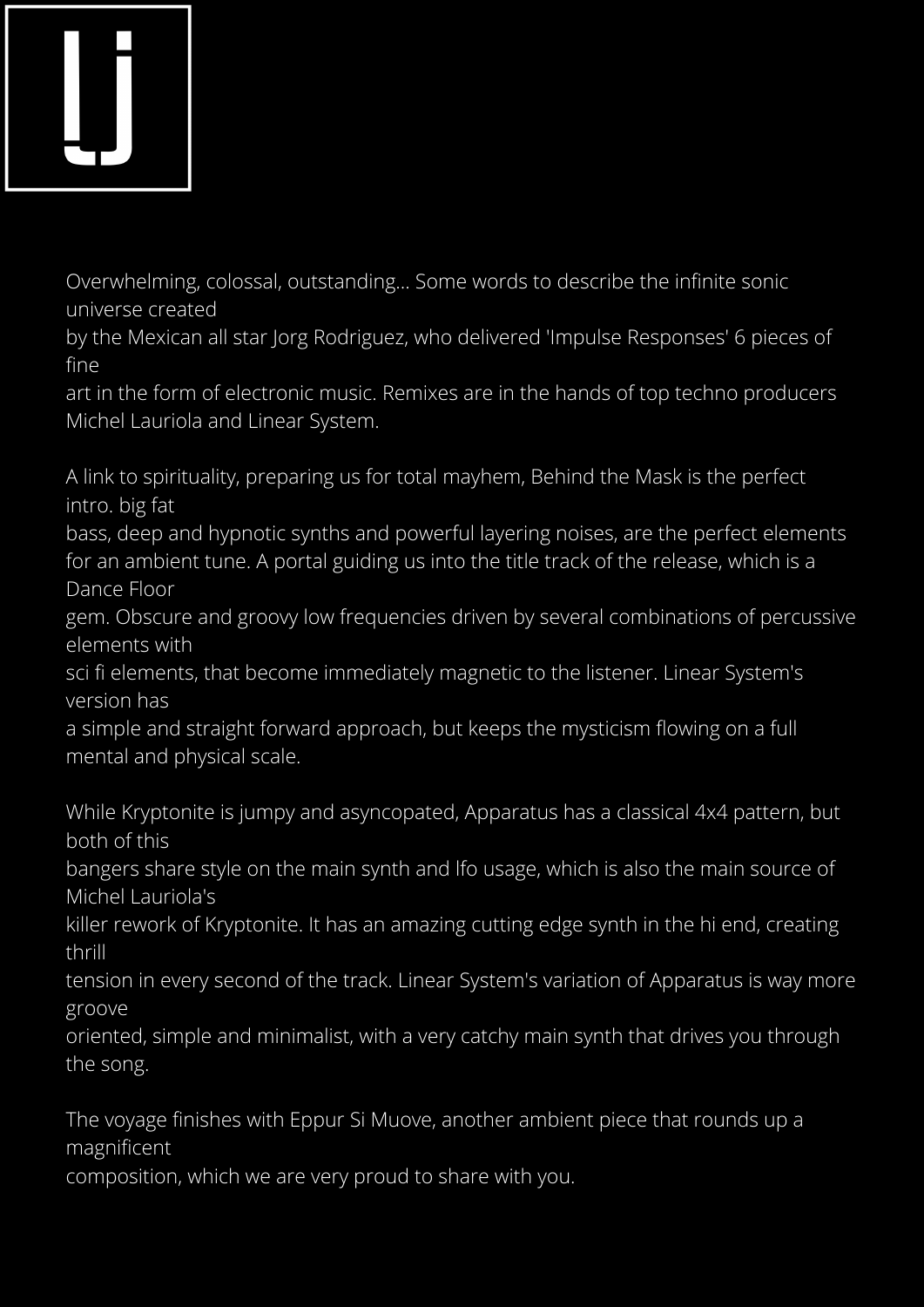

Jörg Rodriguez career started in 2004. With the underground techno influence of his age, he adopted his own style and has been constantly evolving in his sound design techniques. Since 2007 he has an Electronic Music Production Professor position at the Music University G. Martell in México City. Today he is considered one of the greatest Mexican producers by European magazines and other artists that have been charted him. His productions have been played and supported by: Pwcca, A thousand details, Szmer, Temudo, Vil, SLV, kwartz, Nørbak, Bas Mooy, Arnaud Le Texier, Exium and many others. Since then, he has been sharing stages with different artist such as Oscar Mulero, Rebekah, Tommy Four Seven, Erphun, Hyperactive, and many other national and international artist. Since 2008 he has been signed by different record labels like Illegal Alien Records, ANAOH, Human Records, Seance, Spectralband, Hardtools Records, Signal ,Injected Poison Records, [R]3volution ; in which he gained the respect of the mexican techno scene. Today he is part of record labels Such as Hayes Collective , Newrythmic Records, Children of Tomorrow, 30D Records. Every year he signs new labels in the international scene, keeping up active and creating new sounds







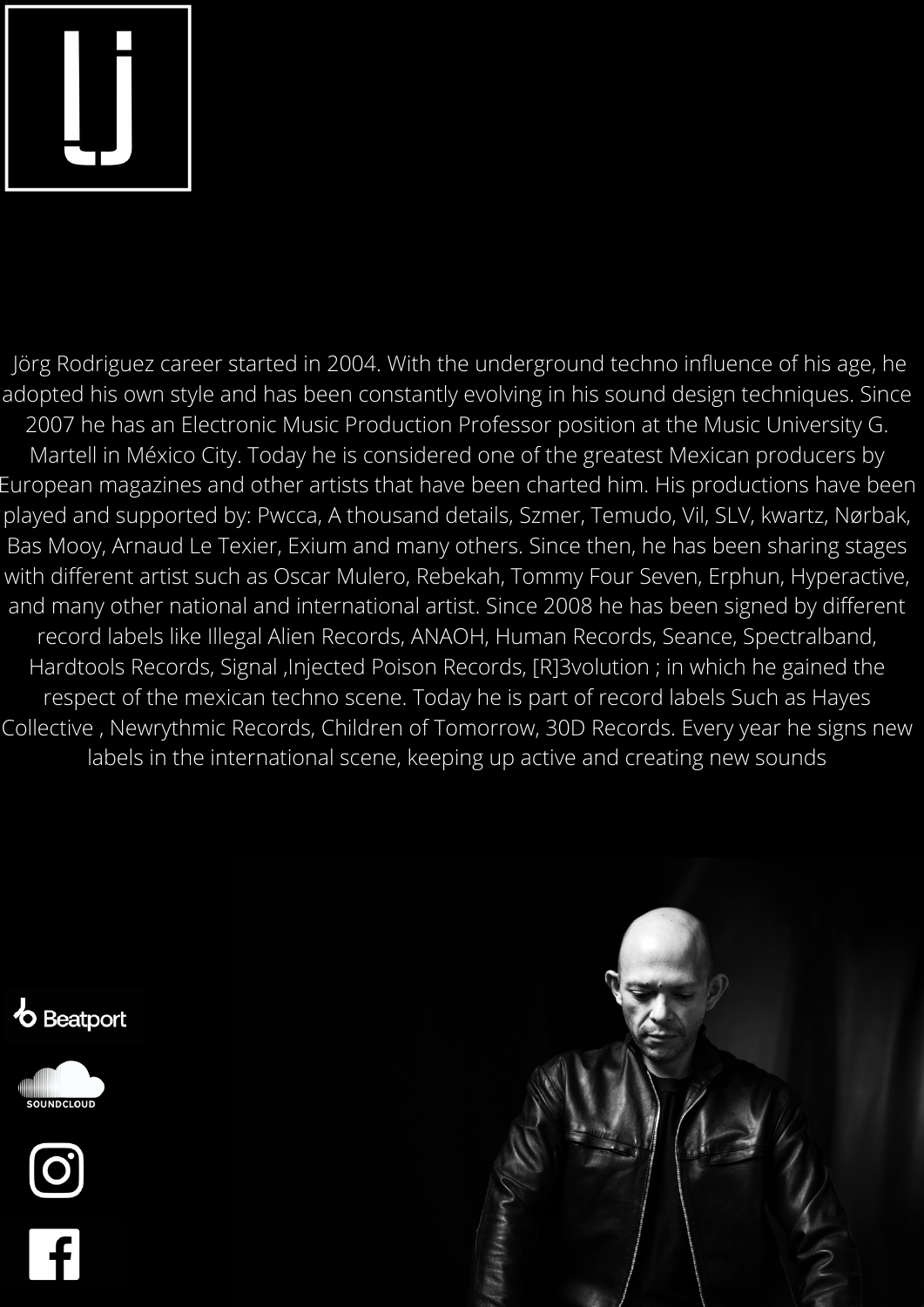

Linear System is one of the top producers in the techno scene, captivating thousands of fans across the World. Adrian is sincerely a non stop working machine.

Releasing his music in labels such as Axis Records, Edit Select, Planet Rhythm, Symbolism, Dynamic Reflection, he gets constant support from Ben Sims, DVS1, Temudo, Dimi Angelis. His superlative talent as a dj, gave him the chance to play with the very best in the planet in the most important parties and clubs, positioning him as one of the global electronic music stars.



 $\boldsymbol{b}$  Beatport